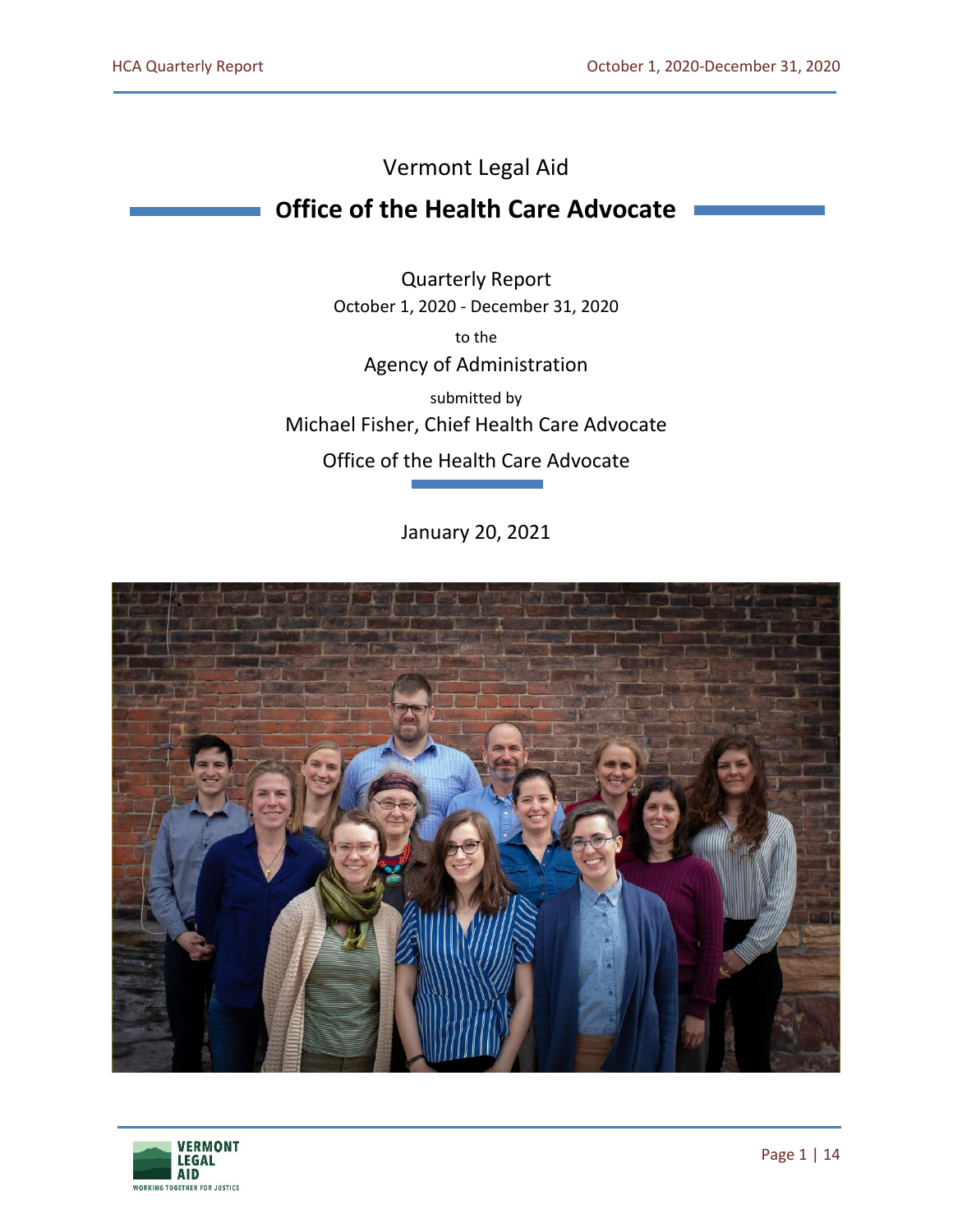# **Summary and Update**

The Office of the Health Care Advocate (HCA) advocates for all Vermonters through both individual consumer assistance and systemic advocacy on health care issues. We work to increase access to high quality, affordable health care for all Vermonters through individual advocacy and representing the public before the Green Mountain Care Board, state agencies, and the state legislature.

Since Governor Scott's "stay at home" order on March 24, 2020, the HCA has been operating remotely and it anticipates operating remotely through the spring of 2021, at least. The HCA helpline now has eight advocates working to resolve issues during this crisis During this quarter, both Vermont Health Connect and Medicare Part D had their open enrollment periods. The advocates focused on consumer education and advising Vermonters about their eligibility for 2021. We talked to 117 households about Medicaid eligibility and 92 about eligibility for Premium Tax Credit. We provided consumer education about Medicare for 82 households. On our website, our page on Medicaid eligibility had over 2,000 pageviews. Our Medicare pages also saw a large amount of web traffic. The Medicare Savings Programs, State Pharmacy Assistance programs, and Dual-eligibility pages had almost 900 page views in total. We also had 109 online help requests from our website.

The HCA also held an hour-long virtual Town Hall event on VHC Open Enrollment and plan design. Viewers were given the opportunity to ask the presenters questions. This presentation had 170 views from November 1 - December 15, 2020. All of the HCA's virtual town halls are available for further viewings. The HCA continued to do regular, periodic outreach on social media and post ads on Front Porch Forum to reach more consumers.

The HCA helpline had 810 calls this quarter. During the COVID-19 crisis, the State of Vermont has not been conducting Medicaid reviews or closing state health care programs. Medicaid eligibility is typically a top issue for the HCA, so it is not surprising to see a decrease in some of those calls. As the state of Vermont starts processing some changes in 2021, we expect to see an increase in calls.

The HCA helpline continues collaborating with other parts of Vermont Legal Aid to make sure the community understands the impact on health care programs of both new unemployment

### **Vivian's Story**:

Vivian called the HCA because she was having trouble signing up for a plan on Vermont Health Connect. (VHC). Vivian had lost her job and her employer-based insurance. That meant she had a special enrollment period to get a health plan on VHC. When she applied online, however, it said she was not eligible because she had Medicare. Vivian was only in her thirties and had never been on Medicare. The HCA contacted VHC and alerted it to this glitch. The HCA advocates had noticed multiple consumers having the same issue as Vivian. VHC discovered a software issue was causing it. They were able to resolve it, so Vivian was able to complete the application. She was found eligible for Advance Premium Tax Credit to help reduce her monthly premium and was able to enroll on the plan.

programs, hazard pay, and the stimulus checks created by the CARES ACT and second stimulus package. We are continually working on updating our website so consumers can access the latest information on how these programs will impact their Medicaid and other public benefits. The HCA is participating with the Disability Law Project at Vermont Legal Aid on a workgroup to make sure that Vermonters on

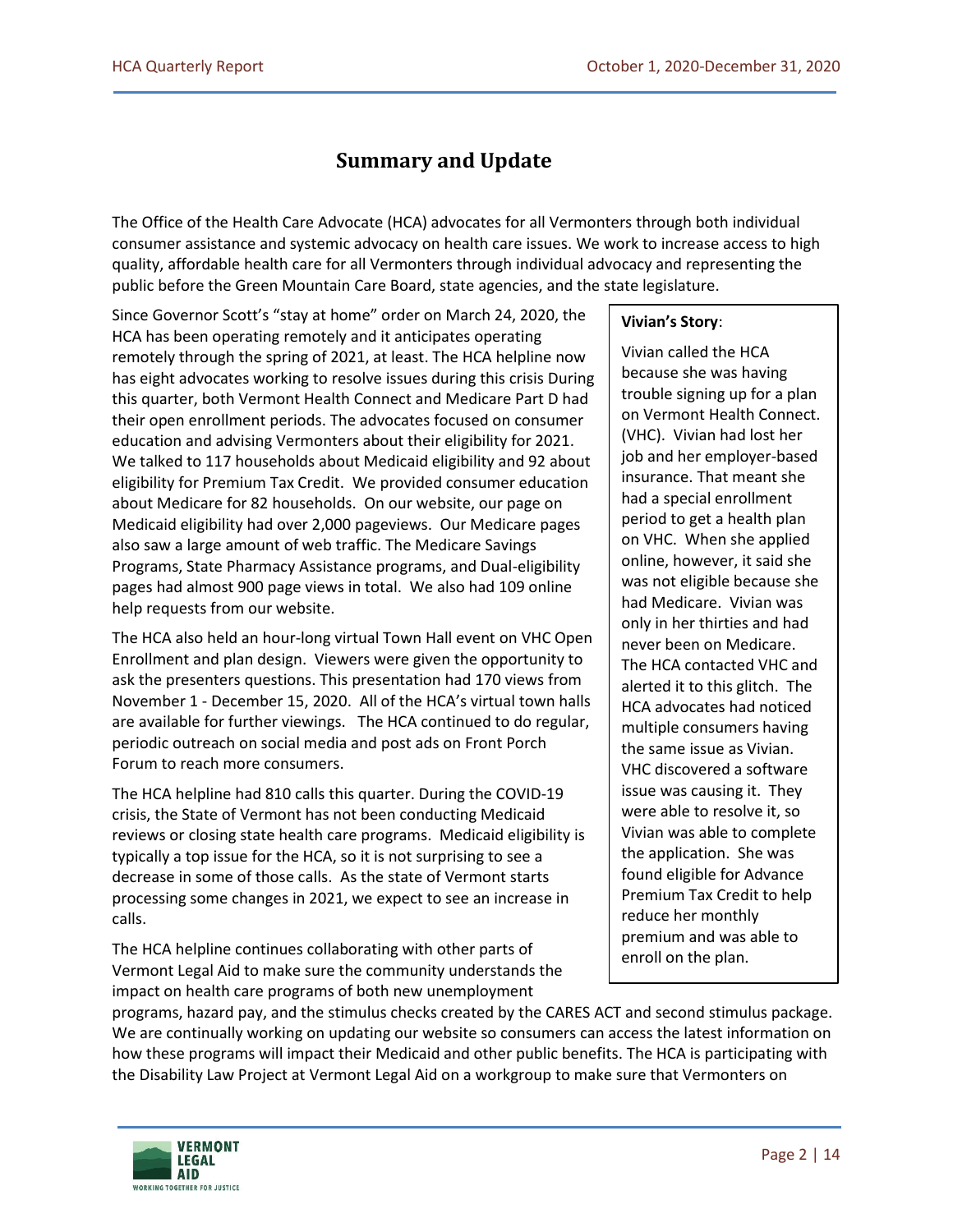Medicaid for the Working Disabled who have temporarily lost their jobs due to COVID-19 will not lose their Medicaid coverage.

The HCA policy team also participates on the Vaccine Implementation Advisory Committee convened by the Vermont Department of Health. We have advocated for a balance between directing this scarce resource to people most likely to have severe illness or death, and Vermont populations in correctional facilities and in our BIPOC communities.

As the COVID-19 pandemic stretches on and Vermonters confront its ongoing economic and health impacts, we will continue to advocate for accessible and affordable coverage for all.

#### **Ramona's Story**

Ramona was having trouble with her Medicare costs. She was paying over \$50 per month for her Part D plan, which covered her prescriptions. Unfortunately, Ramona called after the end of the annual open enrollment period for Part D. During the open enrollment, you can sign up for a different Part D plan. When the HCA advocate investigated the situation, she discovered that Ramona was eligible for VPharm, the state pharmacy assistance program. If she applied for VPharm, she would get help with her monthly Part D premium costs, and her prescription co-payments would be \$1 to \$2. Being enrolled in VPharm also makes you eligible for a special enrollment period for a Part D plan. With the SEP, Ramona would be able to switch to a Part D plan that had a lower premium. The HCA advocate helped Ramona apply for VPharm—and she was approved for the program.

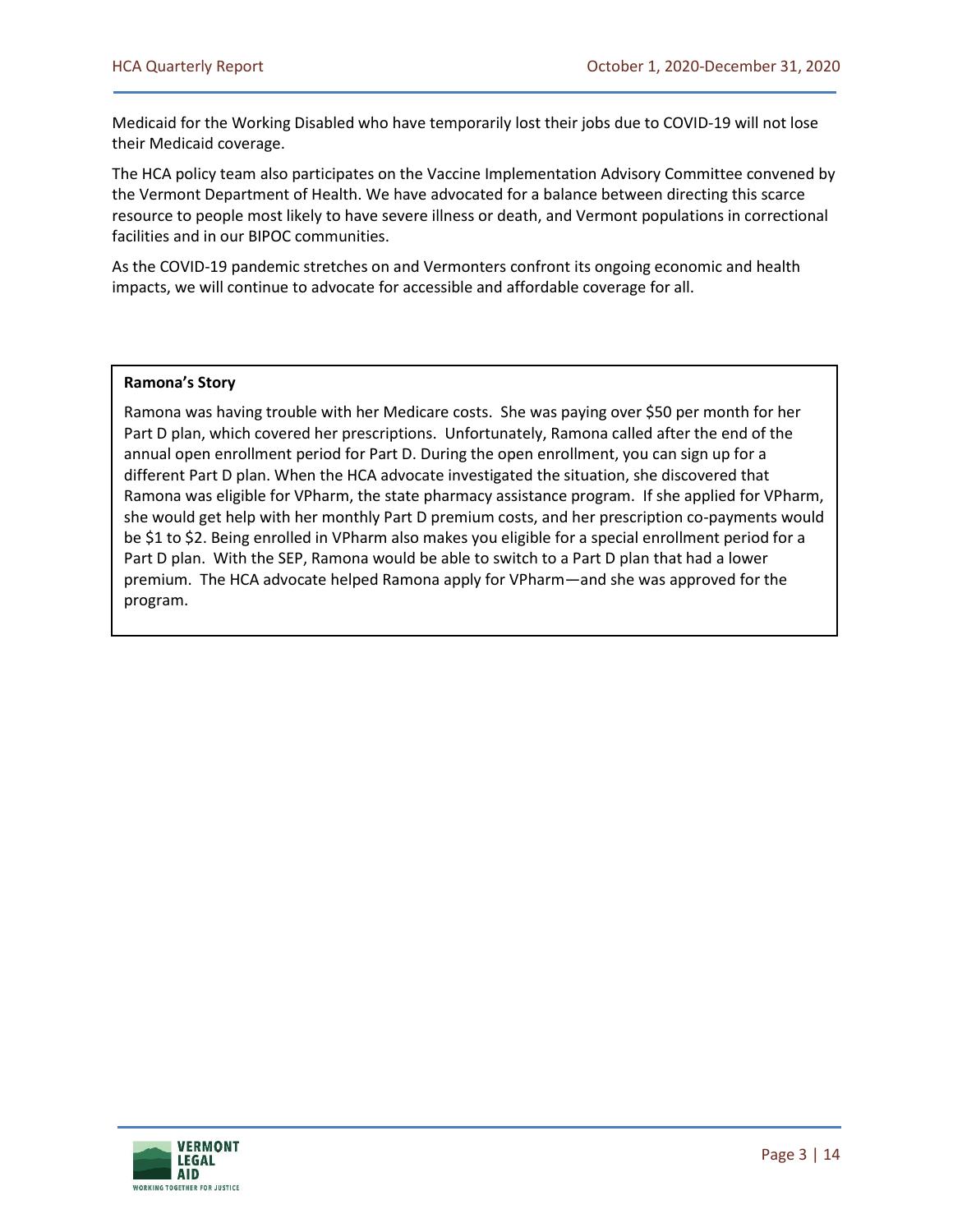### **Overview**

The HCA provides assistance to consumers through our statewide helpline (**1-800-917-7787**) and through the Online Help Request feature on our website, Vermont Law Help (*[https://vtlawhelp.org/health\)](https://vtlawhelp.org/health)*. We have a team of advocates located in Vermont Legal Aid's Burlington office that provides this help to any Vermont resident free of charge, regardless of income.

The HCA received 810 calls<sup>1</sup> this quarter. We divided these calls into broad categories. The figures below are based on the All Calls data. The percentage and number of calls in each issue category, based on the caller's primary issue, were as follows:

- **24.08%** about **Access to Care**
- **11.12%** about **Billing/Coverage**
- **5.13%** about **Buying Insurance**
- **12.71%** about **Complaints**
- **11.61%** about **Consumer Education**
- **22.37%** about **Eligibility** for state and federal programs
- **12.10**% were categorized as **Other**, which includes Medicare Part D, communication problems with providers or health benefit plans, access to medical records, changing providers or plans, confidentiality issues, and complaints about insurance premium rates, as well as other issues.

We have a customized case management system that allows us to track more than one issue per case. This enables us to see the total number of calls that involved multiple issues. For example, although 183 of our cases had eligibility for state and federal healthcare programs listed as the primary issue, an additional 453 cases had eligibility listed as a secondary concern.

In each section of this narrative, we indicate whether we are referring to data based on primary issues only, or primary and secondary issues combined. Determining which issue is the "primary" issue is sometimes difficult when there are multiple causes for a caller's problem. This has proven to be particularly true for Vermont Health Connect (VHC) cases. See the breakdowns of the issue numbers in the individual data reports for a more detailed look at how many callers had questions about issues in addition to the "primary" reason for their call.

The most accurate information about eligibility for state programs is in the All Calls data report because callers who had questions about Vermont Health Connect and Medicaid programs fell into all three insurance status categories.

The full quarterly report for October-December 2020, includes:

• This narrative

<sup>&</sup>lt;sup>1</sup> The term "call" includes cases we get through the intake system on our website.

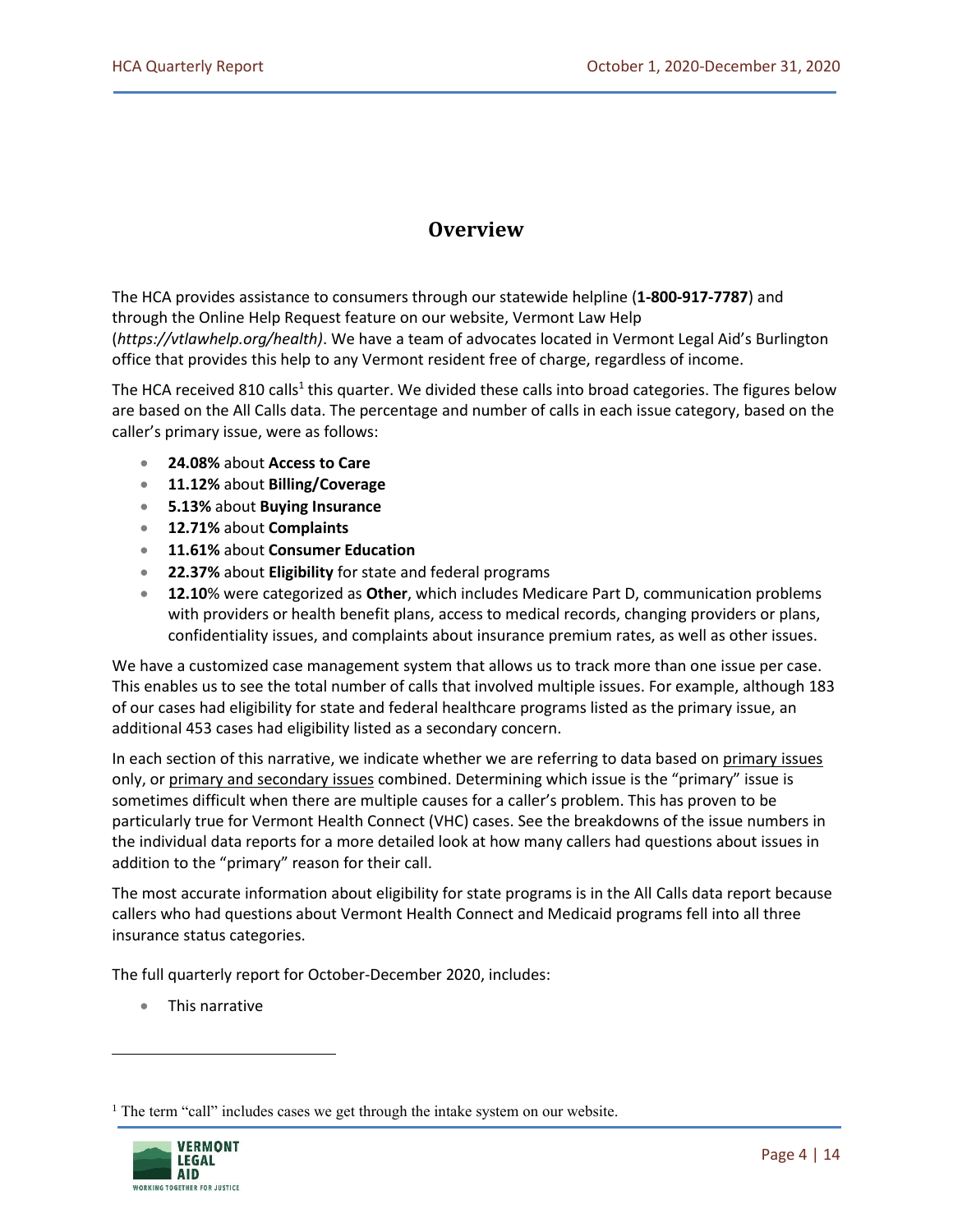- Seven data reports, including three based on the caller's insurance status:
	- **All Calls/All Coverages**: 810
	- **Department of Vermont Health Access (DVHA) beneficiaries**: 275
	- **Commercial Plan Beneficiaries**: 170
	- **Uninsured Vermonters**: 57
	- **Vermont Health Connect (VHC)**: 179
	- **Reportable Activities (Summary & Detail)**: 22 activities and 1 document

### **The Top Issues Generating Calls**

The listed issues in this section include both primary and secondary issues, so some of these may overlap.

#### **All Calls 810 (vs. 738 last quarter)**

- **1.** MAGI Medicaid Eligibility 117 (vs. 100 last quarter)
- **2.** Information/applying for DVHA programs 95 (67)
- **3.** Premium Tax Credit Eligibility 92 (42)
- **4.** Complaints about Providers 88 (123)
- **5.** Medicare Consumer Education 82 (42)
- **6.** Medicaid eligibility (non-MAGI) 73 (65)
- **7.** Access to Prescription Drugs/Pharmacy 63 (50)
- **8.** Buy-in programs/Medicare Savings Programs 60 (44)
- **9.** Eligibility for Special Enrollment Periods 59 (50)
- **10.** Buying QHPs through VHC 55 (14)
- **11.** Nonfinancial Eligibility Requirements 48 (34)
- **12.** Complaints about Hospitals 42 (35)
- **13.** Not health related 40 (43)
- **14.** Information about HCA 39 (35)
- **15.** ACA Tax issues 38 (9)
- **16.** Termination of Insurance 38 (35)

#### **Vermont Health Connect Calls 179 (137)**

- **1.** Premium Tax Credit eligibility 87 (40)
- **2.** MAGI Medicaid Eligibility 76 (67)
- **3.** Buying QHPs through VHC 54 (13)
- **4.** Information about DVHA 42 (29)
- **5.** ACA Tax issues 38 (9)
- **6.** Eligibility for Special Enrollment Periods 38 (38)
- **7.** Information about ACA 33 (21)
- **8.** IRS Reconciliation Education 32 (23)
- **9.** Termination of Insurance 27 (25)
- **10.** Complaints about VHC Eligibility Error 22 (4)

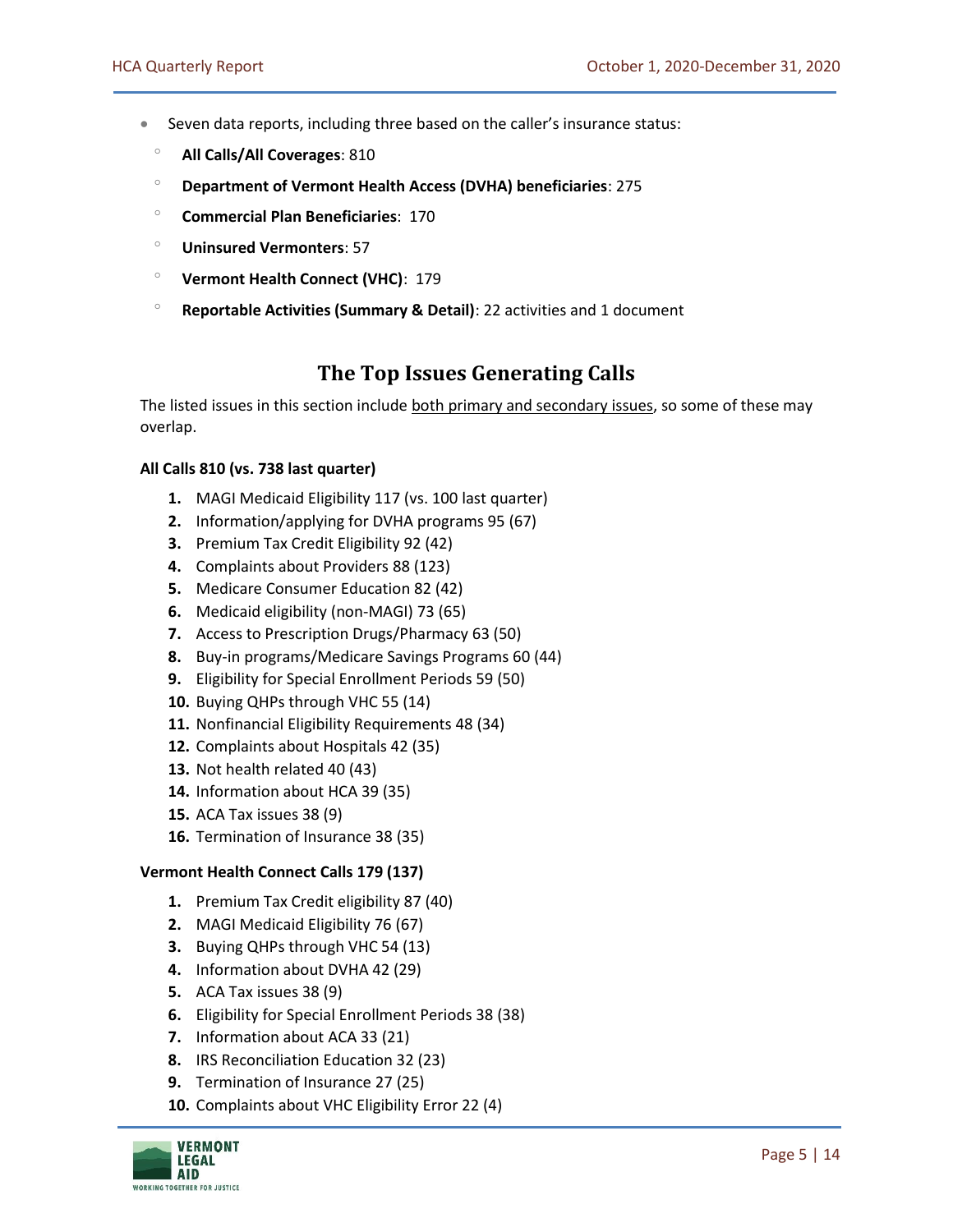#### **DVHA Beneficiary Calls 275 (vs. 230 last quarter)**

- **1.** MAGI Medicaid Eligibility 53 (34)
- **2.** Information about DVHA 43 (22)
- **3.** Medicaid Eligibility (non-MAGI) 40 (37)
- **4.** Access to Prescription Drugs/Pharmacy 33 (22)
- **5.** Complaints about Providers 25 (31)
- **6.** Medicare Consumer Education 25 (7)
- **7.** Access to Dental Care 17 (8)
- **8.** Not Health Related 17 (13)
- **9.** Access to Transportation 14 (13)
- **10.** Nonfinancial Eligibility Requirements 14 (8)

#### **Commercial Plan Beneficiary Calls 170 (vs. 116 last quarter)**

- **1.** Premium Tax Credit Eligibility 49 (18)
- **2.** MAGI Medicaid eligibility 32 (23)
- **3.** Buying QHPs through VHC 27 (6)
- **4.** Special Enrollment Period Eligibility 26 (19)
- **5.** Medicare Consumer Education 24 (10)
- **6.** IRS Reconciliation Education 20 (13)
- **7.** ACA Tax issues 19 (4)
- **8.** Termination of Insurance 18 (20)
- **9.** Information about ACA 16 (13)
- **10.** Information about DVHA 16 (14)

The HCA received 810 total calls this quarter. Callers had the following insurance status:

- **DVHA program beneficiaries** (Medicaid, Medicare Savings Program also called Buy-In program, VPharm, or both Medicaid and Medicare also known as "dual eligible"): 34% (275 calls)
- **Medicare**<sup>2</sup> **beneficiaries (**Medicare only, Medicare Advantage Plans, Medicare and a Medicare Supplemental Plan aka Medigap, Medicare and Medicaid also known as "dual eligible," Medicare and Medicare Savings Program also called Buy-In program, Medicare and Part D, or Medicare and VPharm): 28%% (226 calls)
- **Commercial plan beneficiaries** (employer-sponsored insurance, small group plans, or individual plans 21% (170 calls)
- **Uninsured: 7%** (57 calls)

#### **Dispositions of Closed Cases**

<sup>&</sup>lt;sup>2</sup> Because Medicare beneficiaries can also have commercial or DVHA coverage, these Medicare numbers overlap with the figures for those categories.

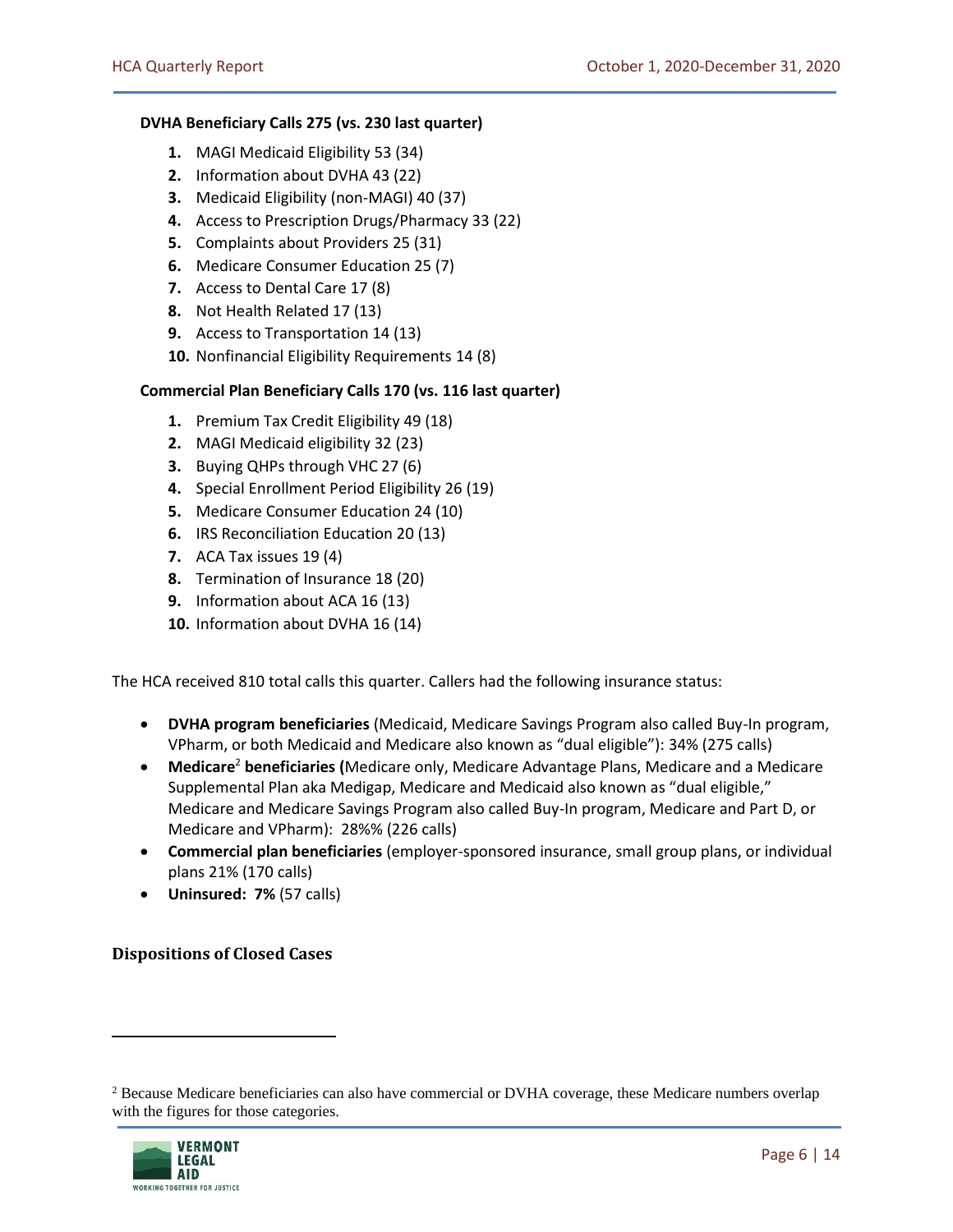**All Calls:** We closed 832 cases this quarter. Overall, 362 were resolved by brief analysis and advice. Another 233 were resolved by brief analysis and referral. There were 97 complex interventions involving complex analysis, and more than two hours of an advocate's time and 45 cases that involved at least one direct intervention on behalf of a consumer. The HCA provided consumer education to more than half of all the cases (456). We also estimated eligibility for insurance coverage and got people onto coverage in 100 cases. We saved consumers \$20,111.72 this quarter.

### **Consumer Protection Activities**

#### **Rate Review**

The HCA reviews and analyzes all commercial insurance carrier requests to the Green Mountain Care Board (Board) to change premium prices.

The Board decided one premium price change request during the quarter from October 1, 2020 through December 31, 2020. Additionally, there is one COVID-19 consumer premium rebate request pending as of the end of this quarter.

MVP Health Plan, Inc. (MVP) submitted the only premium price change request decided by the Board this quarter: the MVP 2021 Large Group HMO Filing. This premium price change request affected approximately 2,100 Vermonters. MVP proposed changing premiums by, on average, -1.2% for this book of business. Under the proposed change request, effected large employers would experience between a -6.91% to 6.07% change in their premium. The HCA appeared on behalf of Vermonters and submitted a memorandum in lieu of hearing in this matter. The Board ordered MVP to reduce the average premium charged by -4.3%, a 3.1% reduction below the -1.2% change MVP proposed.

There is one COVID-19 consumer rebate request pending at the end of this quarter: Cigna Health and Life Insurance Company COVID-19 Medical Premium Credit. Cigna Health and Life Insurance Company proposes to give a premium rebate to its guaranteed cost large group policyholders with effective dates from May 2019 to April 2020 considering decreased medical utilization due to COVID-19 and various related public health restrictions. The HCA will appear on behalf of Vermonters in this matter. Further, we intend to file all appropriate memoranda and other documents to represent the interests of Vermonters in this matter.

#### **You can find this year's HCA Qualified Health Plan post hearing memos here**:

BCBS *[https://ratereview.vermont.gov/sites/dfr/files/PDF/GMCB%20005-](https://ratereview.vermont.gov/sites/dfr/files/PDF/GMCB%20005-20rr_HCA_PostHearingMemorandum.pdf) [20rr\\_HCA\\_PostHearingMemorandum.pdf](https://ratereview.vermont.gov/sites/dfr/files/PDF/GMCB%20005-20rr_HCA_PostHearingMemorandum.pdf)*

MVP *[https://ratereview.vermont.gov/sites/dfr/files/PDF/GMCB-006-](https://ratereview.vermont.gov/sites/dfr/files/PDF/GMCB-006-20rr_HCA_PostHearingMemorandum.pdf) [20rr\\_HCA\\_PostHearingMemorandum.pdf](https://ratereview.vermont.gov/sites/dfr/files/PDF/GMCB-006-20rr_HCA_PostHearingMemorandum.pdf)*

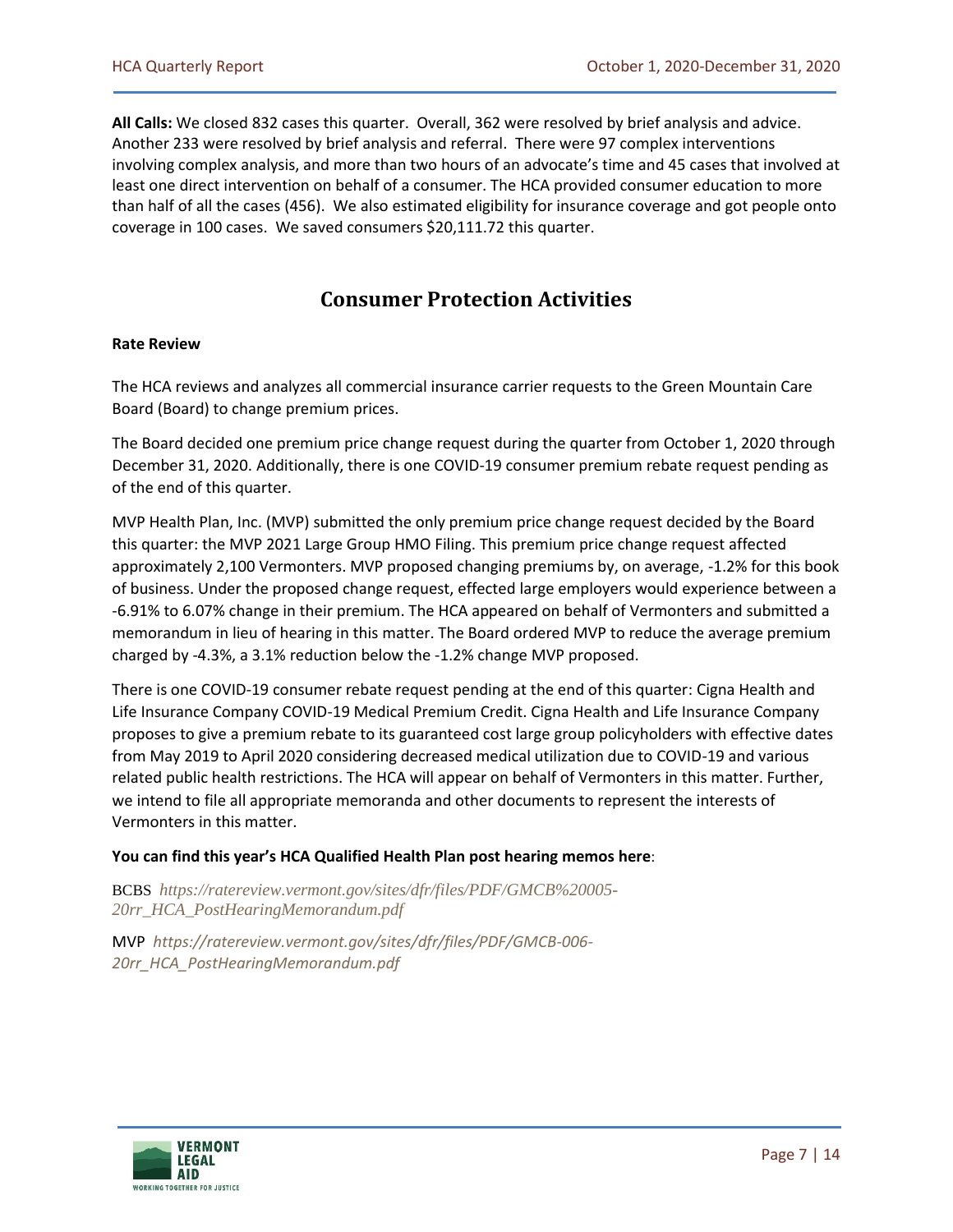#### **Hospital Budget Review**

The HCA participates in the Board's annual hospital budget review process, which ends in September. Following this year's budget review, Chief Mike Fisher spoke at the Green Mountain Care Board's public Hospital Budget Debrief session. Chief Fisher thanked the hospitals for their hard work during the Covid-19 epidemic, but stressed the need for Vermonters to be able to access affordable health care.

#### **Oversight of Accountable Care Organizations**

The HCA participates in the Board's annual ACO budget review process. This quarter, the HCA reviewed OneCare Vermont's annual budget submission, including its responses to Board and HCA questions. We also participated in OneCare's budget hearing before the Board, submitted follow-up questions to OneCare, and met separately with OneCare and Board staff to discuss questions and concerns we had about the budget submission and process. Finally, we submitted comments to the Board which reviewed our analysis of OneCare's budget. Our comments can be found by following this *[link](https://gmcboard.vermont.gov/sites/gmcb/files/documents/Public%20Comment%20-%20HCA%20Re%20FY21%20ACO%20Budget%2012.2.2020.pdf)*. They focused largely on our concerns regarding OneCare's changes to its risk model, it's low investment in care management, and its lack of a clear conceptual model for measuring population health investment impacts.

#### **Other Green Mountain Care Board and other agency workgroups**

Over the last quarter, the HCA attended the Board's weekly board meetings and monthly Data Governance meetings. In addition, we began attending the Board's newly-formed Prescription Drug Technical Advisory Group meetings.

The HCA has continued to participate in a stakeholder work group run by the Department of Financial Regulation (DFR). The DFR work group dealt with ongoing regulatory issues related to the Covid-19 pandemic. We also continued to participate in the Statewide Telehealth Clinical Quality & Audio-Only Telemedicine workgroup organized by VPQHC this quarter. These weekly meetings included presentations by national and local experts who gave testimony on the many dynamics when care is delivered over audio-only and telemedicine platforms and the impacts on quality and cost.

#### **Vaccine Implementation Advisory Committee**

The COVID-19 Vaccine Implementation Advisory Committee serves in an advisory role to the Commissioner of Health. It was given the charge of assisting with four primary activities including identify and reach critical populations, promote COVID-19 vaccination, develop crisis and risk communication messaging, and to carry out the vaccine implementation plan.

The HCA reached out to the Vermont DOH early in the process to advocate for inclusion of representatives from Vermont's communities of color on this committee. The HCA has joined with the majority of the advisory committee and the Commissioner of Health to prioritize Vermont populations who are most likely to experience severe illness or death as a result of a COVID infection.

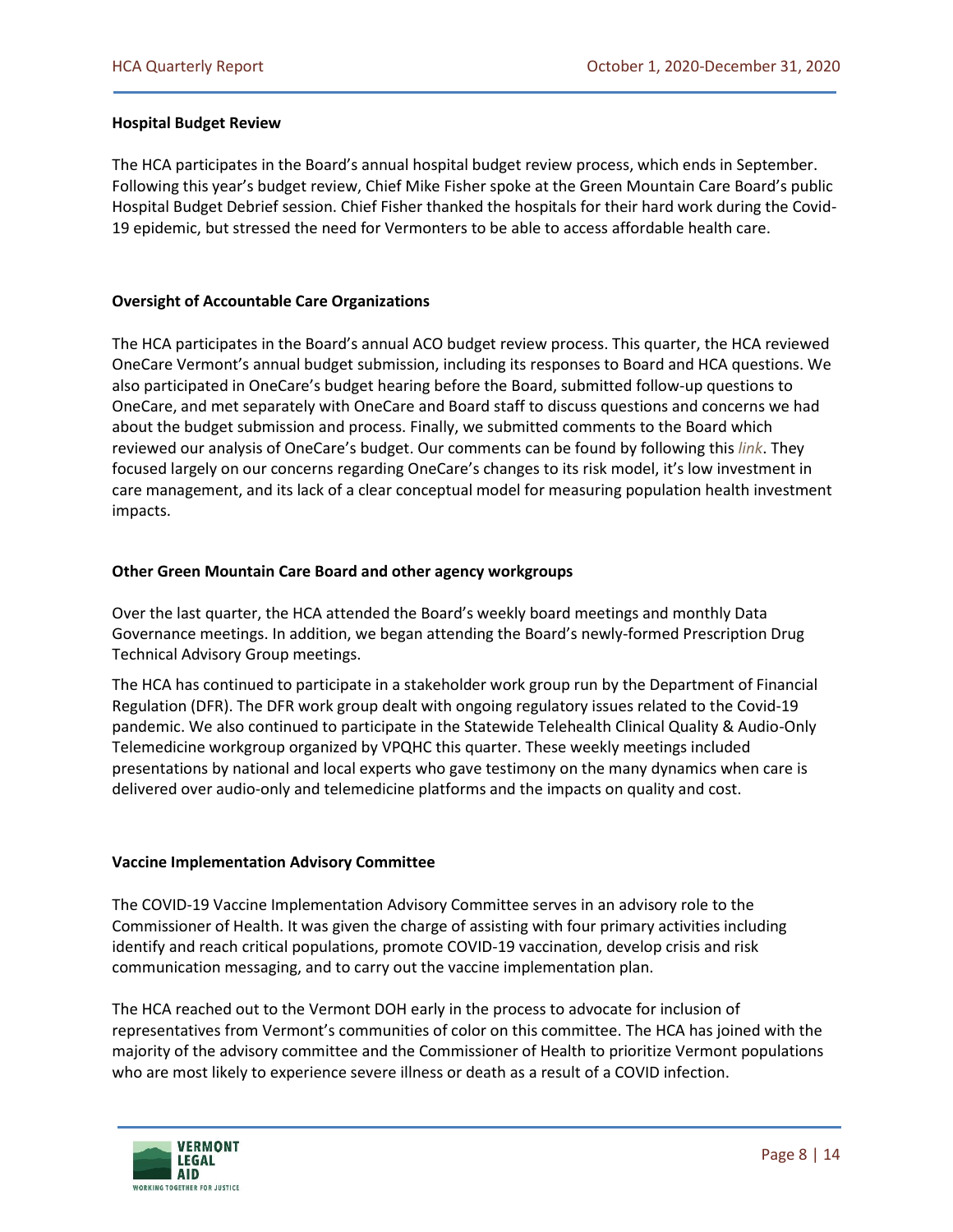We also believe that Vermont must prioritize populations in correctional facilities and other congregate living environments where people cannot isolate from each other. In addition, we must take all available steps to offer vaccinations to BIPOC communities who are at increased risk due to a long history of systemic racism that has resulted in unequal access to our health care system and other social determinants that increase their risks.

#### **The Medicaid and Exchange Advisory Committee**

The Medicaid and Exchange Advisory Committee met two times during this quarter. The HCA participated in these meetings which had a focus on results from the Vermont Medicaid Next Generation Program (Medicaid component of the All-Payer Model Agreement), Proposed Recommendations for coverage of health care services delivered by telephone post public health emergency, Global Commitment to Health demonstration waiver and updates on open enrollment.

#### **Legislative Advocacy**

The Vermont Legislature was not in session during this quarter.

The HCA reached out to all Candidates for the General Assembly to remind them that the HCA Helpline is an important resource for the people in their communities who are experiencing any kind of access to care challenges. In addition, the HCA worked with key legislators during this time period to assist in the development of legislative strategies for the coming session**.** 

## **Collaboration with Other Organizations**

The HCA regularly collaborates with other organizations to advance consumer-oriented policy objectives and to conduct outreach and education. We worked with the following organizations this quarter:

- American Civil Liberties Union of Vermont
- Bi-State Primary Care
- Blue Cross Blue Shield of Vermont
- Community Catalyst
- Vermont Department of Financial Regulation
- Families USA
- Georgetown University Health Policy Institute
- IRS Taxpayer Advocate Service
- MVP Health Care
- National Center for Transgender Equality
- NHeLP, National Health Law Program
- OneCare Vermont
- Outright Vermont
- Pride Center of Vermont
- Planned Parenthood of Northern New England

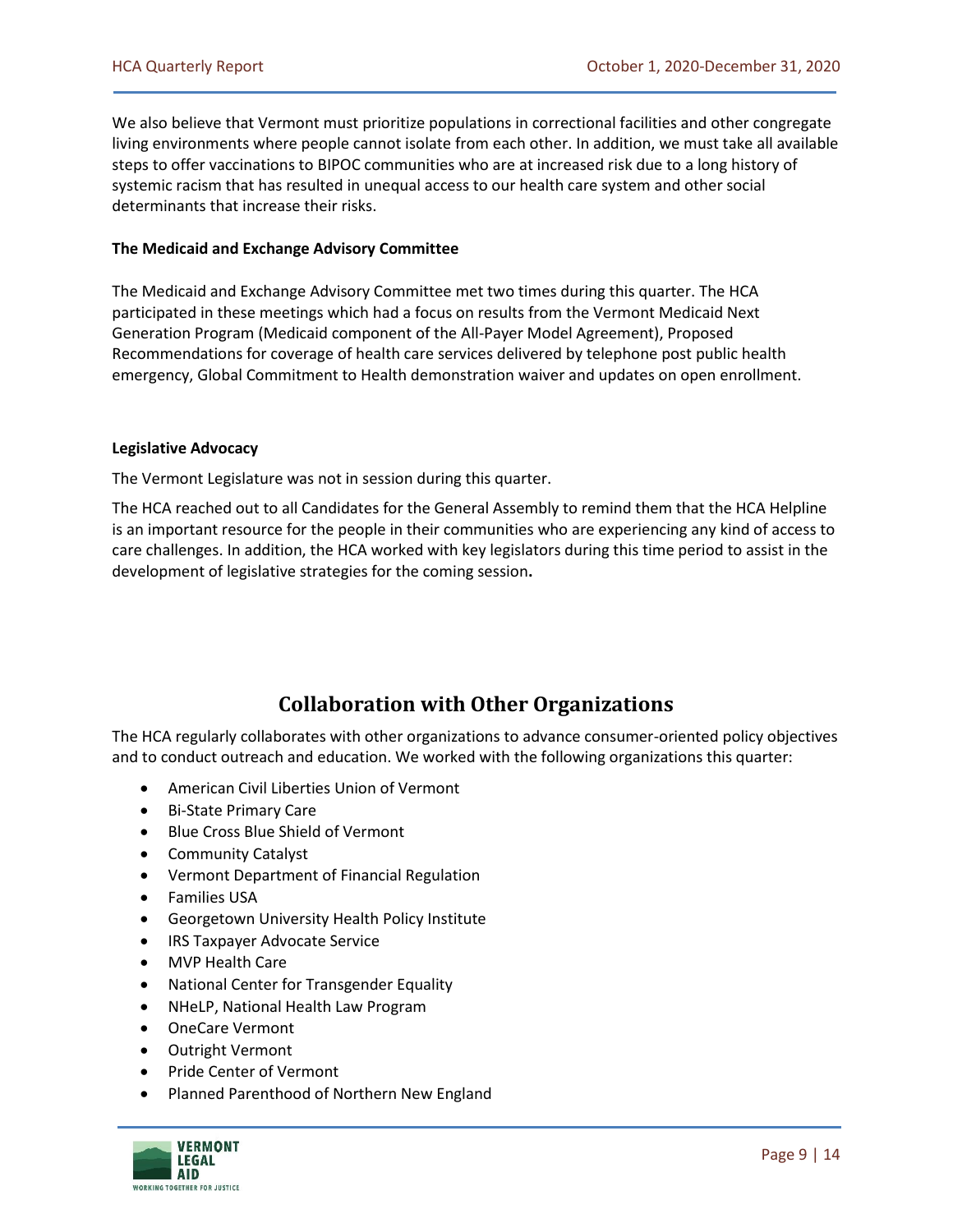- Rights and Democracy Vermont
- Rural Vermont
- SHIP, State Health Insurance Assistance Program
- United States of Care
- University of Vermont Medical Center
- Vermont Association of Hospitals and Health Systems
- Vermont Businesses for Social Responsibility
- Vermont Care Partners
- Vermont CARES
- Vermont Department of Health
- Vermont Department of Taxes
- Vermont Developmental Disabilities Council
- Vermont Health Connect
- Vermont Medical Society
- Vermont Program for Quality in Health Care
- Vermont Workers' Center
- VPRIG
- You First

### **Increasing Reach and Education Through the Website**

VTLawHelp.org is a statewide website maintained by Vermont Legal Aid and Legal Services Vermont. The site includes a substantial Health section (*<https://vtlawhelp.org/health>*) with more than 180 pages of consumer-focused health information maintained by the HCA.

HCA advocates work diligently to keep the site updated in order to provide the latest and most accurate information to Vermont consumers.

#### **Popular Web Pages**

\* means the page moved into the top 20 this quarter

The **top-20 health pages** on our website this quarter — which was during the COVID-19 emergency:

- *1. [Income Limits -](https://vtlawhelp.org/income-limits-medicaid) Medicaid* 2,016 pageviews
- *2. [Health](https://vtlawhelp.org/health)* section home page 1,435
- *3. [Dental Services](https://vtlawhelp.org/dental-services)* 647
- *4. [Medicare Savings Programs](https://vtlawhelp.org/medicare-savings-buy-programs)* 497
- *5. [Medicaid](https://vtlawhelp.org/medicaid)* 461
- *6. [News: Coronavirus and Long-Term Care](https://vtlawhelp.org/coronavirus-long-term-care)* 449
- *7. [Services Covered -](https://vtlawhelp.org/services-covered-medicaid) Medicaid –* 443 \*
- *8. [Resource Limits -](https://vtlawhelp.org/resource-limits-medicaid) Medicaid* 419
- *9. [Medicaid, Dr. Dynasaur & Vermont Health Connect](https://vtlawhelp.org/medicaid-green-mountain-care)* 342
- *10. [HCA Help Request Form](https://vtlawhelp.org/vtlegal_gethelp)*  322 pageviews and 109 online help requests
- *11. [Long-term Care](https://vtlawhelp.org/long-term-care)* 286
- *12. [Advance Directive forms](https://vtlawhelp.org/medical-decisions-advance-directives-and-living-wills)*  231
- *13. [Medical Decisions: Advance Directives](https://vtlawhelp.org/medical-decisions-advance-directives-and-living-wills)*  208

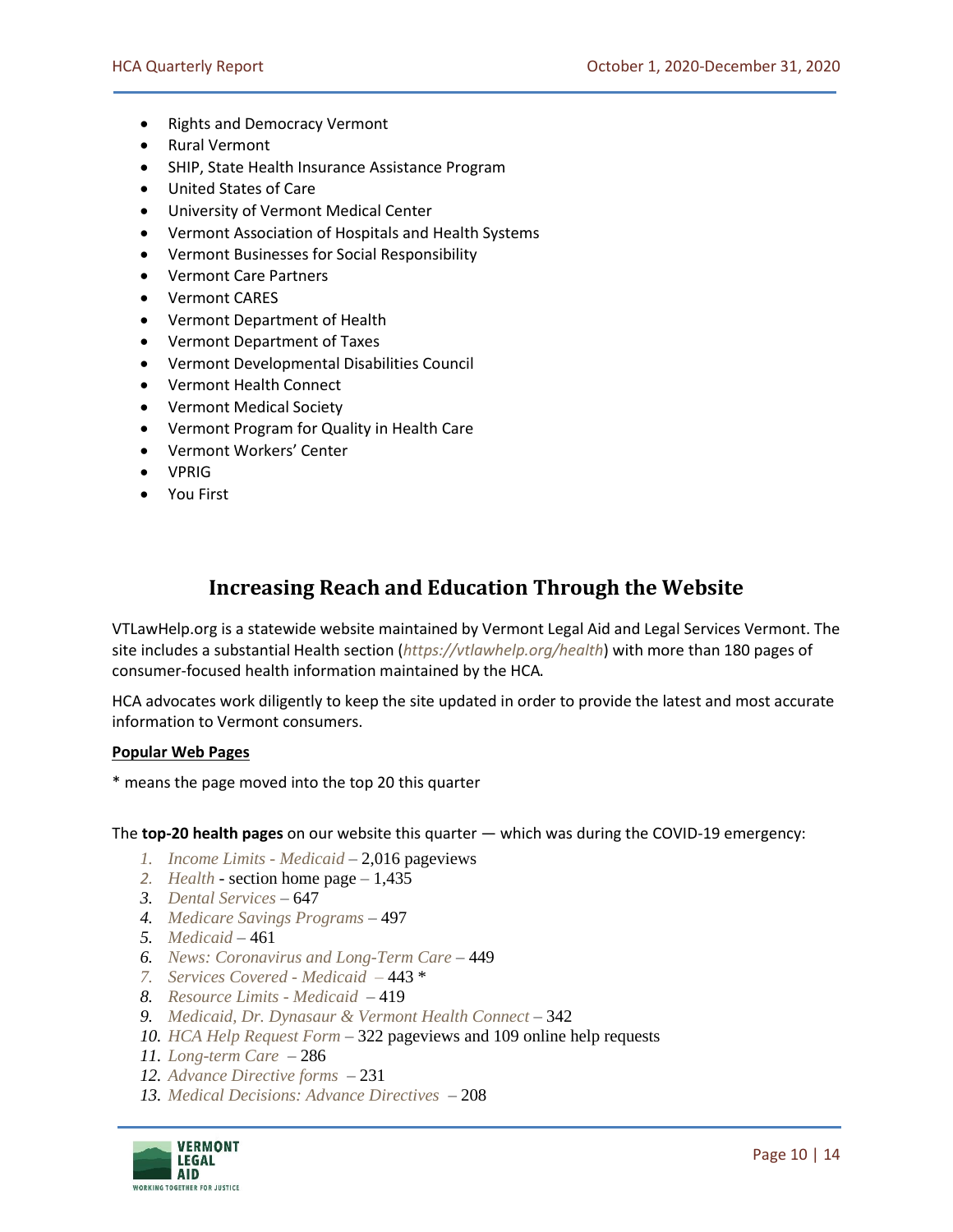- *14. [Vermont Health Connect](https://vtlawhelp.org/vermont-health-connect)* 207
- *15. Prescription Help – [State Pharmacy Programs](https://vtlawhelp.org/prescription-assistance-state-pharmacy-programs)* 205
- *16. [Choices for Care](https://vtlawhelp.org/vermont-choices-care-cfc)*  201
- *17. [Medicaid and Medicare Dual Eligible](https://vtlawhelp.org/medicaid-and-medicare-dual-eligible)* 178
- *18. [Transportation for Health Care](https://vtlawhelp.org/transportation-health-care)* 176
- *19. [Dr. Dynasaur](https://vtlawhelp.org/dr-dynasaur)* 176 \*
- *20. [News: Coronavirus SEP for Vermont Health Co](https://vtlawhelp.org/vhc-coronavirus)nnect*  168

We also had this timely news item: *[It's Open Enrollment Time for Health Care Plans. Review](https://vtlawhelp.org/open-enrollment-2021)  [Your Options!](https://vtlawhelp.org/open-enrollment-2021)* – 89

#### The top-10 health pages **during the last week of the quarter**:

- *1. [Income Limits -](https://vtlawhelp.org/income-limits-medicaid) Medicaid* 120
- *2. [Health](https://vtlawhelp.org/health)* section home page 78
- *3. [Dental Services](https://vtlawhelp.org/dental-services)* 60
- 4. *[Services Covered -](https://vtlawhelp.org/services-covered-medicaid) Medicaid –* 34
- *5. [Long-term Care](https://vtlawhelp.org/long-term-care)* 26
- *6. [Medicare Savings Programs](https://vtlawhelp.org/medicare-savings-buy-programs)* 23
- *7. [Medicaid, Dr. Dynasaur & Vermont Health Connect](https://vtlawhelp.org/medicaid-green-mountain-care)* 20
- *8. [Medicaid](https://vtlawhelp.org/medicaid)*  19
- *9. [Advance Directive forms](https://vtlawhelp.org/medical-decisions-advance-directives-and-living-wills)*  18
- *10. [Resource Limits -](https://vtlawhelp.org/resource-limits-medicaid) Medicaid* 18

## **Outreach and Education**

The Office of the Health Care Advocates' (HCA) ability to conduct in-person outreach activities was limited this quarter because of the COVID-19 pandemic. By using virtual platforms, we were still able to reach Vermonters with information about our office and health care programs.

**October 29**, the Chief Health Care Advocate, Mike Fisher, gave a presentation to a class of 25 social work policy students. He provided the audience with topical information about the health policy and advocacy in Vermont in addition to promoting the assistance that our healthcare advocates can provide to Vermonters. There was particular focus on questions about corrections populations, reproductive health, issues around homelessness, and racial justice.

**October 29,** the HCA's Communications Coordinator, Alicia Roderigue, collaborated with a member of our Advocacy Team to host an hour-long Town Hall event that provided views with consumer education on the Open Enrollment Period and plan design. Viewers were also given the opportunity to ask the presenters questions. This presentation received 170 views from November 1 - December 15, 2020.

**December 1**, Alicia Roderigue and two advocates gave an interactive presentation in collaboration with Rural Vermont, specifically geared toward providing health insurance literacy and eligibility information to members of the agricultural community. Twenty-three people attended this presentation live, and it has been subsequently viewed 128 times. This presentation also helped us develop a stronger

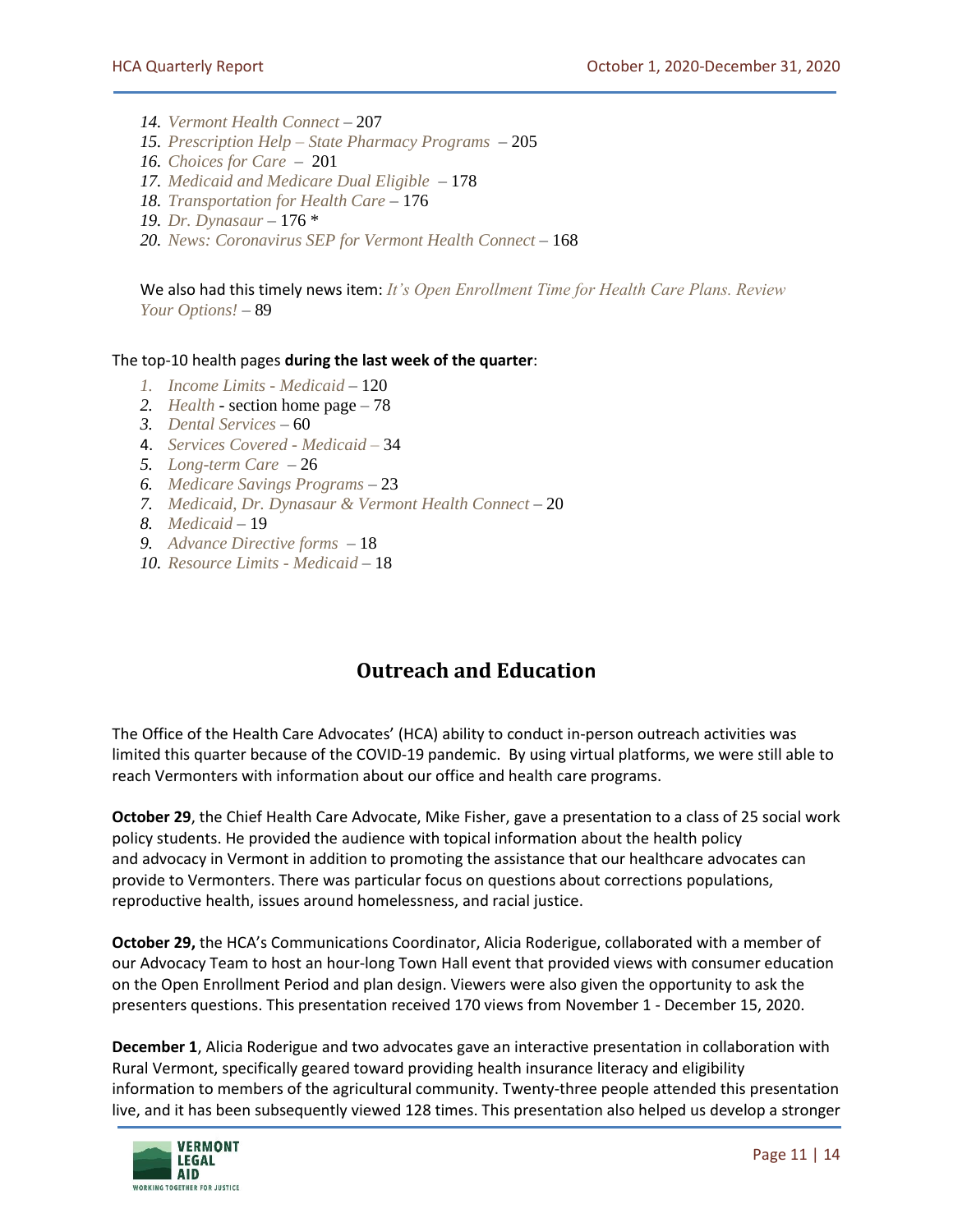referral network between our office and members of the agricultural community who often face complicated questions around financial eligibility for health insurance.

**December 8,** Mike Fisher and the HCA's Supervising Attorney, Marjorie Stinchcombe, gave an educational presentation to the OneCare Vermont Patient and Family Advisory Committee which provided consumer education on the policy and advocacy work that our office engages in and the impact of the COVID-19 pandemic on health care programs.

We connected with 11 additional organizations from across Vermont that provide direct service to immigrants in refuges to disseminate information about the free assistance our office can offer. Health insurance eligibility rules can be complicated for this population, so we conducted this outreach in an effort to better meet the needs of this community. We also communicated with restaurants in Chittenden County and provided them with outreach material as we wanted to make an effort to connect with those who may have experienced a change in income because of COVID.

The HCA also spent a considerable amount of time this quarter providing Vermonters with consumer education about the Open Enrollment Period. In late October, we contacted candidates who were running for elected office and highlighted the upcoming Open Enrollment Period in the hopes that they would use us as a referral resource if their potential constituents experienced an issue. In addition, we used Front Porch Forum, Facebook, and listservs to connect with over 1,500 Vermonters to provide information about the Open Enrollment Period and the free help that our office can offer.

We also connected with organizations such as Planned Parenthood of Northern New England and Vermont Access to Reproductive Freedom to develop a stronger referral system.

This has helped our office connect with an array of Vermonters who often have urgent access to care questions.

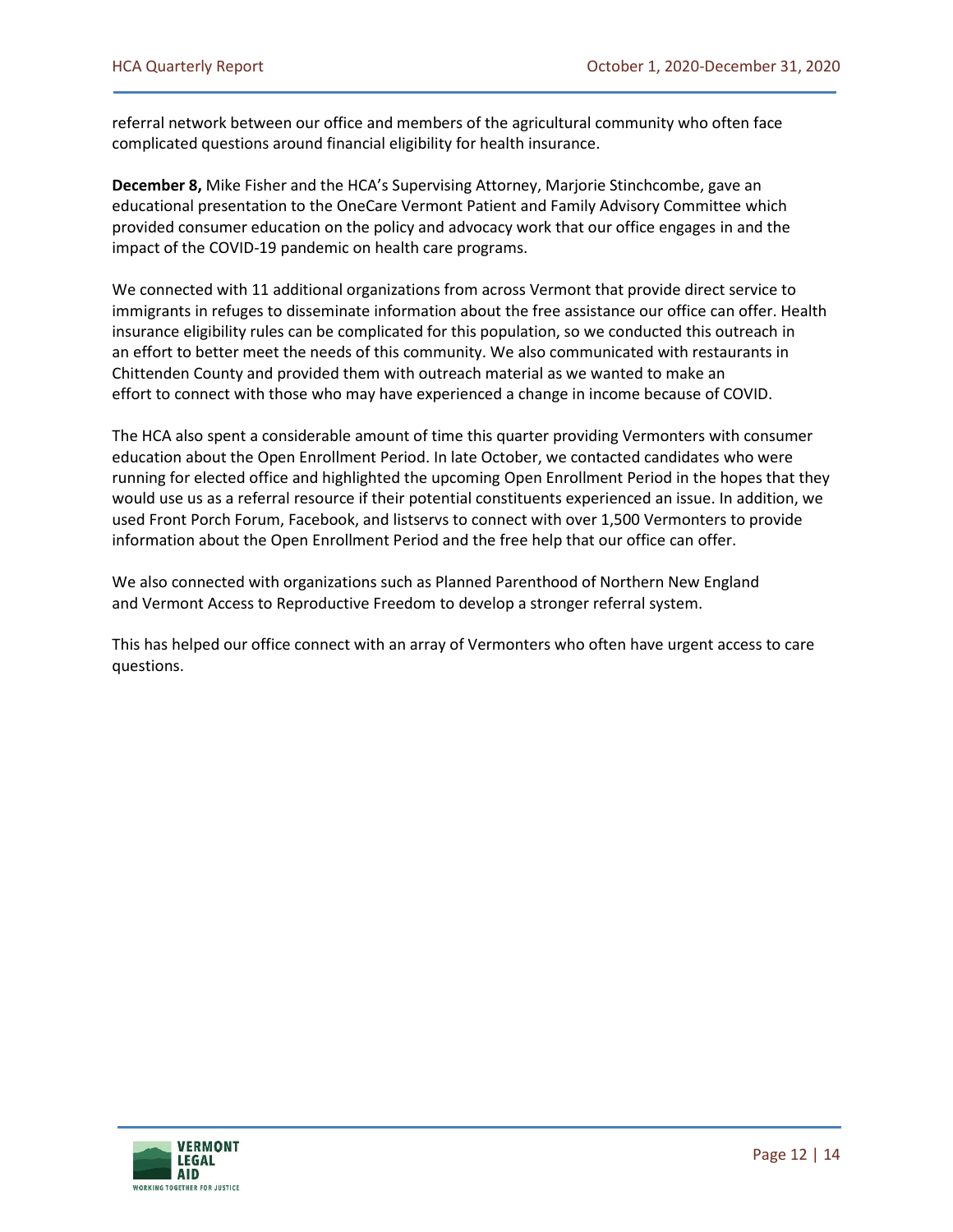

#### **Promoting Plain Language in Health Communications**

During this quarter, the HCA provided feedback and revisions to promote the use of plain language and increase consumers' accessibility to and understanding of important communications from the state and other health organizations regulated by the state. The HCA made plain language edits and edits/comments to improve comprehension of message and ability to resolve the problem being addressed in the following notices/letters**:**

- **Medicaid MAGI verification**
- **VHC Renewal Bump out letter**
- **MABD Renewal Bump out letter**
- **MAND Renewal Bump out letter, version #2**
- **1095-A cover letter**
- **1095-B cover letter**
- **Emergency Medicaid letter**